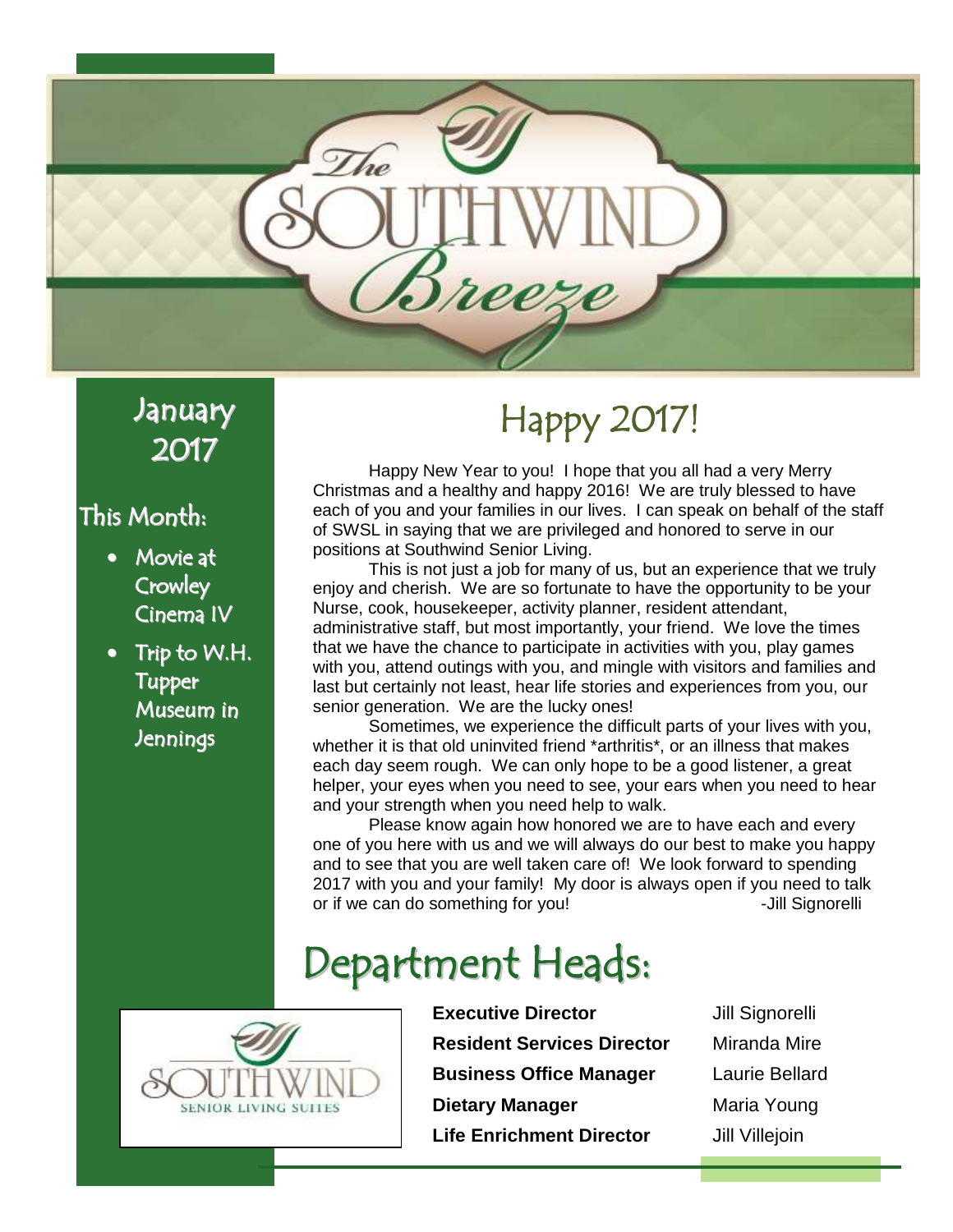#### Resident of the Month Marjorie Da'Ville

Ms. Marjorie is kind, compassionate, and loves to help others. She enjoys various activities, especially getting her exercise in by walking the halls of SWSL. Congratulations Ms. Mariorie! (Photo not available.)



#### Employee of the Month Karen Richard

Karen has been a dedicated employee at SWSL for the last 4 years. Her compassion and dependability makes her one of SWSL's shining stars! Congratulations Karen!

## Upcoming Events

#### **Mark your calendars and join us!**

- 01-01 Happy New Year!
- 01-03 Lunch at Fezzo's
- 01-04 December Activity Auction
- 01-07 St. Michael's Mass in the Dining Room
- 01-10 Joy Ride
- 01-12 Resident Birthday Party (Shirley Cassidy, Leon Poche, Betty Fontenot, Huey Borill, and Mary Lee Leonards)
- 01-13 Coffee Social with Sharon from Professional Home **Health**
- 01-14 Movie at Crowley Cinema IV
- 01-18 Trip to W.H. Tupper Museum in Jennings
- 01-20 Coffee Social with Jimmy from Synergy Home Health
- 01-24 Casino Trip to Coushatta in Kinder
- 02-01 January Activity Auction

## Birthdays and Anniversaries

#### **Residents:**

- 01-02 Shirley Cassidy
- 01-04 Sherlene Robichaux, 3 Years
- 01-06 Leon Poche
- 01-07 Betty Fontenot
- 01-21 Huey Borill
- 01-24 Mary Lee Leonards
- 01-28 Mildred Landry, 5 Years
- 01-31 The Simoneaux's, 2 Years

#### **Employees:**

- 01-03 Brooklyn Thevis
- 01-05 Sandra Griffin
- 01-20 Tamara Grace



#### **Auction Money Activities**

\*Bingo every day At 3 PM & Trivia Mondays every Monday at 10 AM\*

01-04 Activity Bingo & Plinko

- 01-11 Music Bingo
- 01-12 Birthday Party
- 01-18 Music Bingo
- 01-19 Let's Make a Deal
- 01-26 Bible Trivia
- 01-31 Deal or No Deal

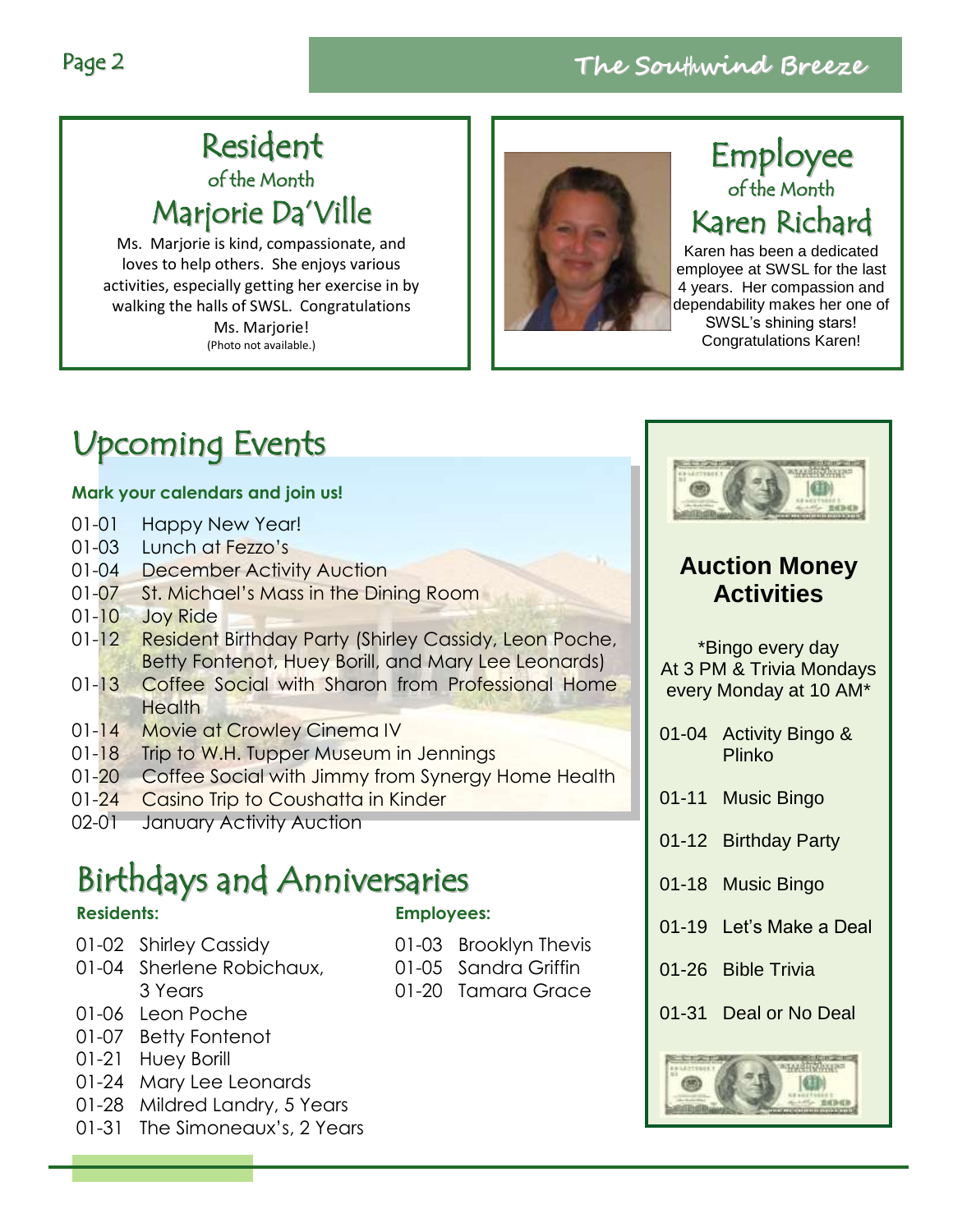## Thanksgiving Family/Friend Night



# Farewell from Jill V…..



After almost 8 years as the Activity Director of SWSL, I have decided to seek new adventures. I have accepted a marketing position with a franchise management company in Lafayette. I am sure you can understand that making this decision has been difficult and I leave with mixed emotions.

My life has been greatly enriched by the kindness, appreciation, and encouragement so many of you have shown to me. I will always be grateful for the many friends I have made along the way and the wonderful memories I take with me. I will always remain grateful I had the opportunity to be a part of the SWSL family.

I will miss everyone dearly, but I promise to visit frequently! Until then, you can find me on Facebook or LinkedIn. It has truly been my pleasure to work with each and every one of you, from residents, to colleagues, volunteers, to family members. I wish you all the very best. --Jill Villejoin

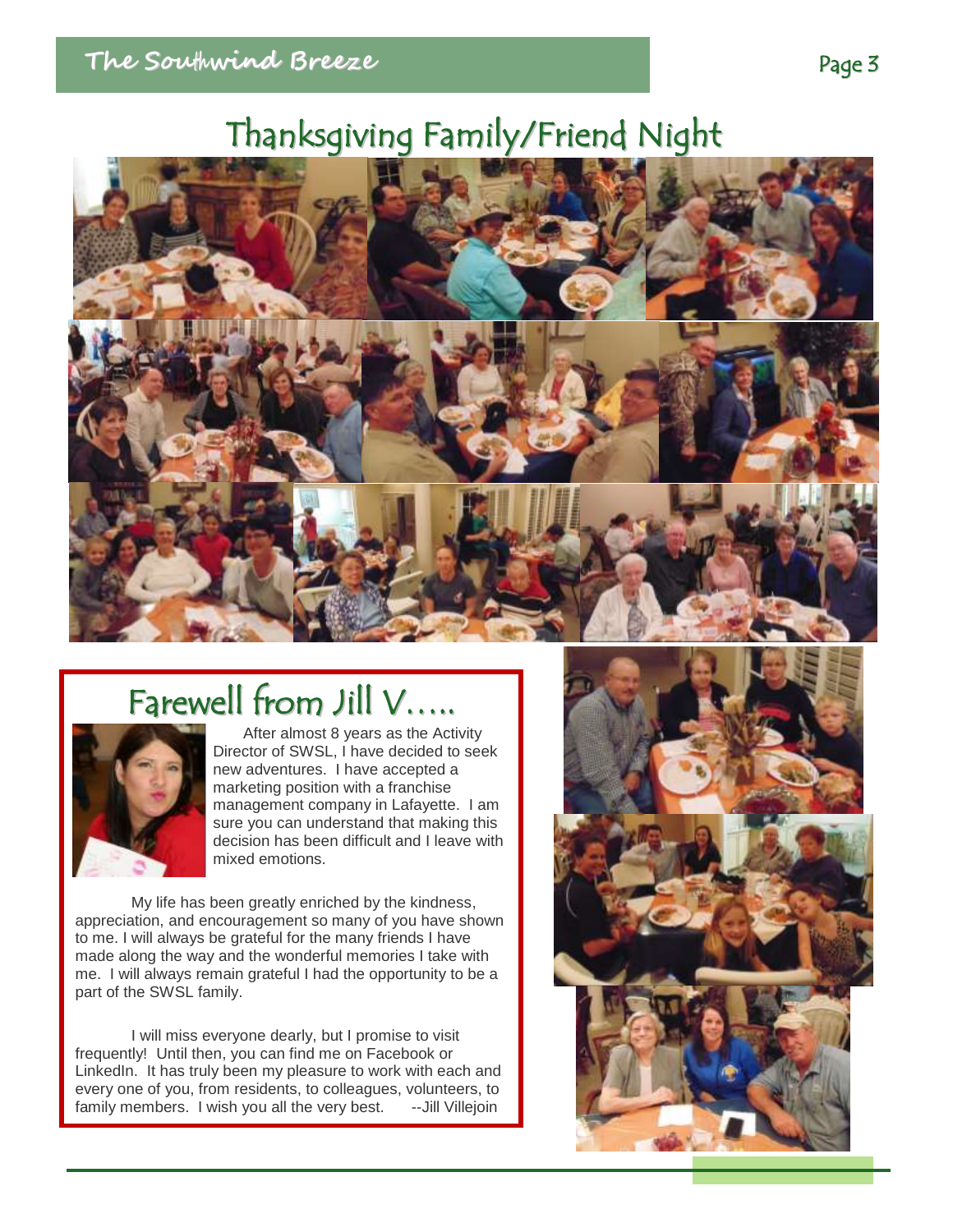

## 5<sup>th</sup> Annual Employee Christmas Play

Dietary Manager, Maria Young organized, wrote, and directed SWSL's 5<sup>th</sup> Annual Christmas Performance, which included a living nativity play, Christmas skit, and a festive "Feliz Navidad" dance performed by SWSL Staff, as well as 12 days of Christmas Song with the help of a few residents. Thanks Maria for making our Christmas

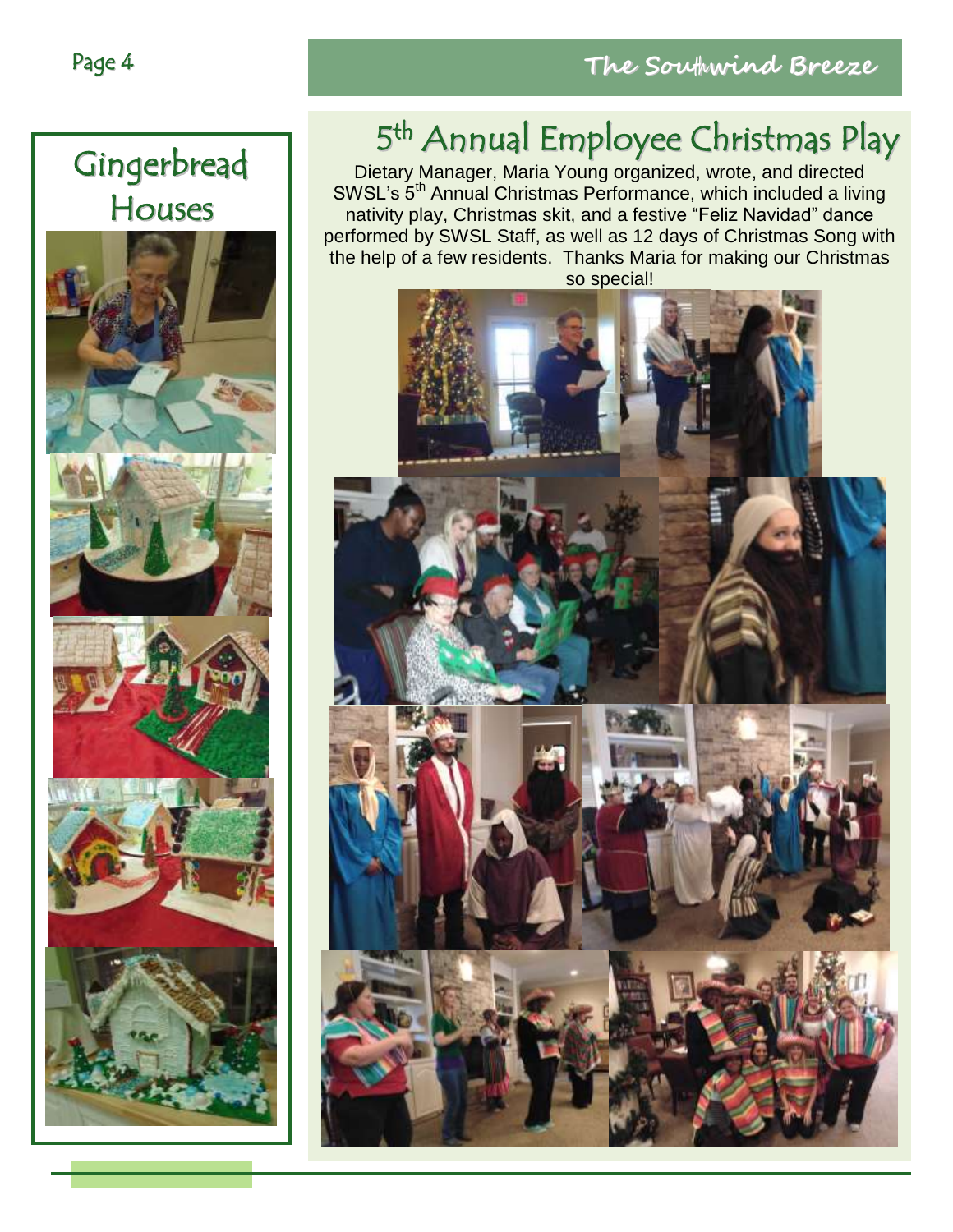## Christmas Concerts

Throughout December, SWSL welcomed several choirs that performed a variety of Christmas music. We would like to extend our thanks to St. Michael's Choir, Kaplan High School Choir, Iota French Choir, and St. Michael's School Children's Choir for making the Christmas season special.



### Making Thanksgiving Treats



SWSL would like to extend a special thanks to Erica Venable with Lamm Family Care for providing door prizes at our last family/friend night. We appreciate you!

#### Reminders…

- $\triangleright$  If you have any family or friends that would like to receive a monthly newsletter and calendar, please give their name and address to Jill V. If you wish to view the newsletter and calendar on line, please visit our web site at [www.southwindseniorliving.com.](http://www.southwindseniorliving.com/)
- $\triangleright$  During inclement weather, Wal-Mart trips will be cancelled.
- $\triangleright$  The January activity auction will be held on Wednesday, February 1<sup>st</sup>.
- $\triangleright$  The covered driveway is for picking up and dropping off ONLY! Please DO NOT leave your vehicle unattended at any time. Emergency vehicles need access to this fire lane at all times. Thank you for your cooperation.
- $\triangleright$  Any resident in need of transportation for doctor's appointments, please give your information to the Activity Department a MINIMUM OF **ONE WEEK** before the appointment. Additional charges may apply with less than a one week notice.
- SWSL would like to remind guests smoking is prohibited on the front porch and to please kindly discard cigarette butts in a safe manner and not on the ground. Thank you for your cooperation.

### Happy Birthday



Martha Bordelon and Del Hoffpauir

#### Thank You Winn Dixie!

SWSL would like to thank Winn Dixie of Crowley for donating the delicious and beautiful birthday cake in December. To order your next cake from Winn Dixie call 785-0010 or stop by their store on North Parkerson.

Thanks Lamm Family Care!